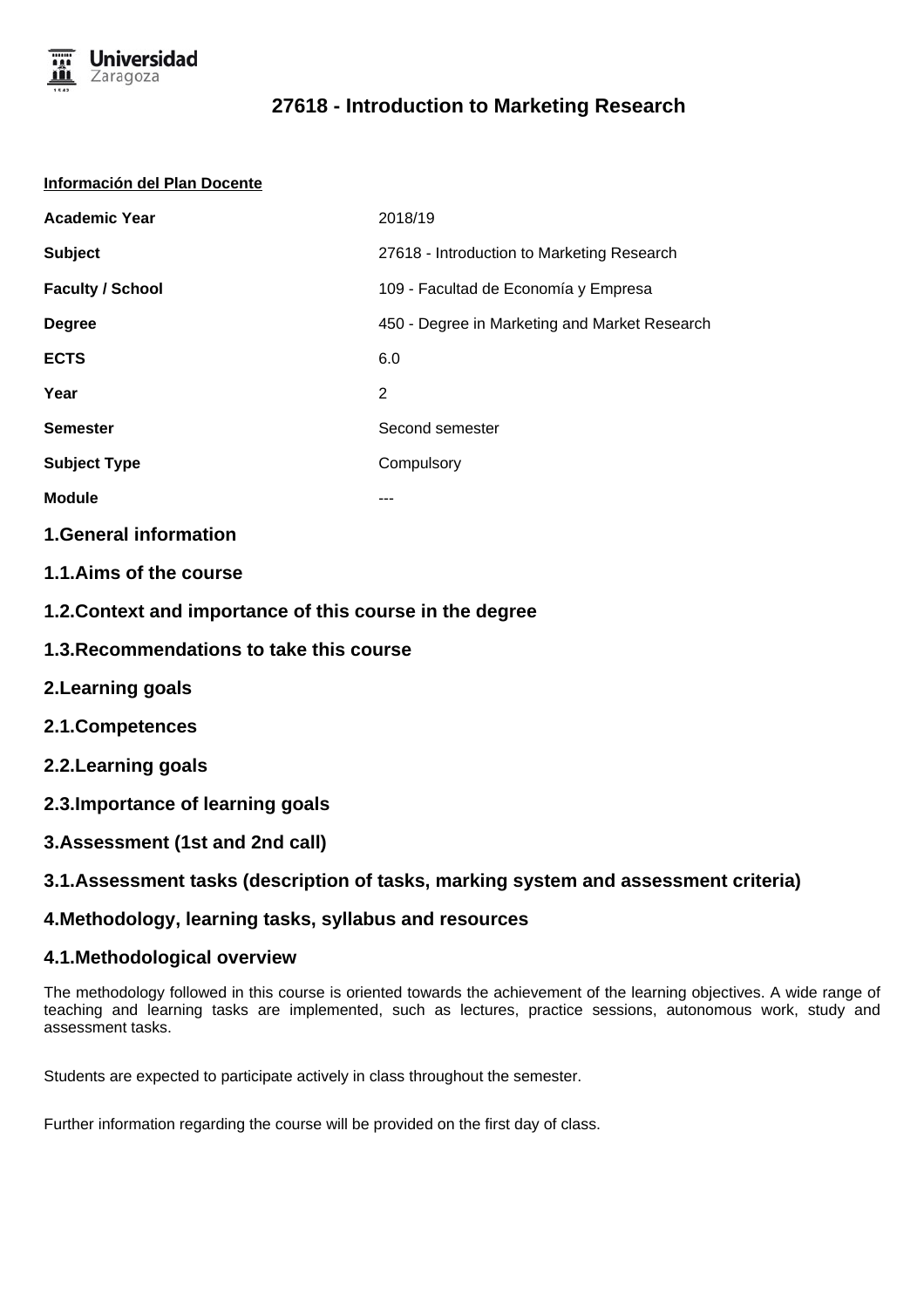

# **27618 - Introduction to Marketing Research**

# **4.2.Learning tasks**

The course includes the following learning tasks:

- Lectures. They introduce the theoretical concepts together with real examples which facilitate the comprehension and application of these concepts.
- Practice sessions. Case studies, problem-solving activities, elaboration and presentation of projects, discussion of current and emerging topics, essays and interactive activities. All these activities will be carried out both inside and outside the classroom, individually or in groups.
- Tutorials and/or seminars. The professors will supervise the projects carried out by the students, clarify their doubts about the theoretical and/or practical contents of the course, and propose specific tasks in which the theoretical concepts will be put into practice.
- Autonomous work. This includes the study of the theoretical and practical contents, the solving of practical exercises, the development of individual and/or in-group activities, the search for and analysis of information, among others.
- Assessment tasks.

### **4.3.Syllabus**

The course will address the following topics:

- Topic 1. Marketing research process
	- o 1.1. The role of marketing research.
	- o 1.2. What is marketing research?
	- o 1.3. Applications of marketing research.
	- o 1.4. Types of marketing research.
	- o 1.5. The marketing research process.
	- o 1.6. Marketing research organization and planning.
- Topic 2. Design of marketing research
	- o 2.1- Introduction
	- o 2.2. Exploratory research
	- o 2.3. Descriptive research
	- o 2.4. Causal research
	- o 2.5. Relationships between the types of marketing research.
	- o 2.6. Advantages and disadvantages of the marketing research designs.
- Topic 3. Research data
	- o 3.1. Introduction
	- o 3.2. Secondary data.
	- o 3.3. Primary data.
	- o 3.4. Advantages and disadvantages of the different data.
- Topic 4. Questionnaire design
	- o 4.1. Definition and marketing research process with surveys.
	- o 4.2. The questionnaire.
	- o 4.3. Structure, length and question order.
	- o 4.4. Question wording.
	- o 4.5. Types of questions.
	- o 4.6. Pre-test.
- Topic 5. Scales
	- o 5.1- Introduction to measurement.
	- o 5.2. Basic scales
	- o 5.3. Comparative and non-comparative scales
	- o 5.4. Assessment of scales.
- Topic 6. Types of survey
	- o 6.1. Introduction
		- o 6.2. Personal interview surveys.
		- o 6.3. Telephone surveys.
		- o 6.4. Self-administered surveys.